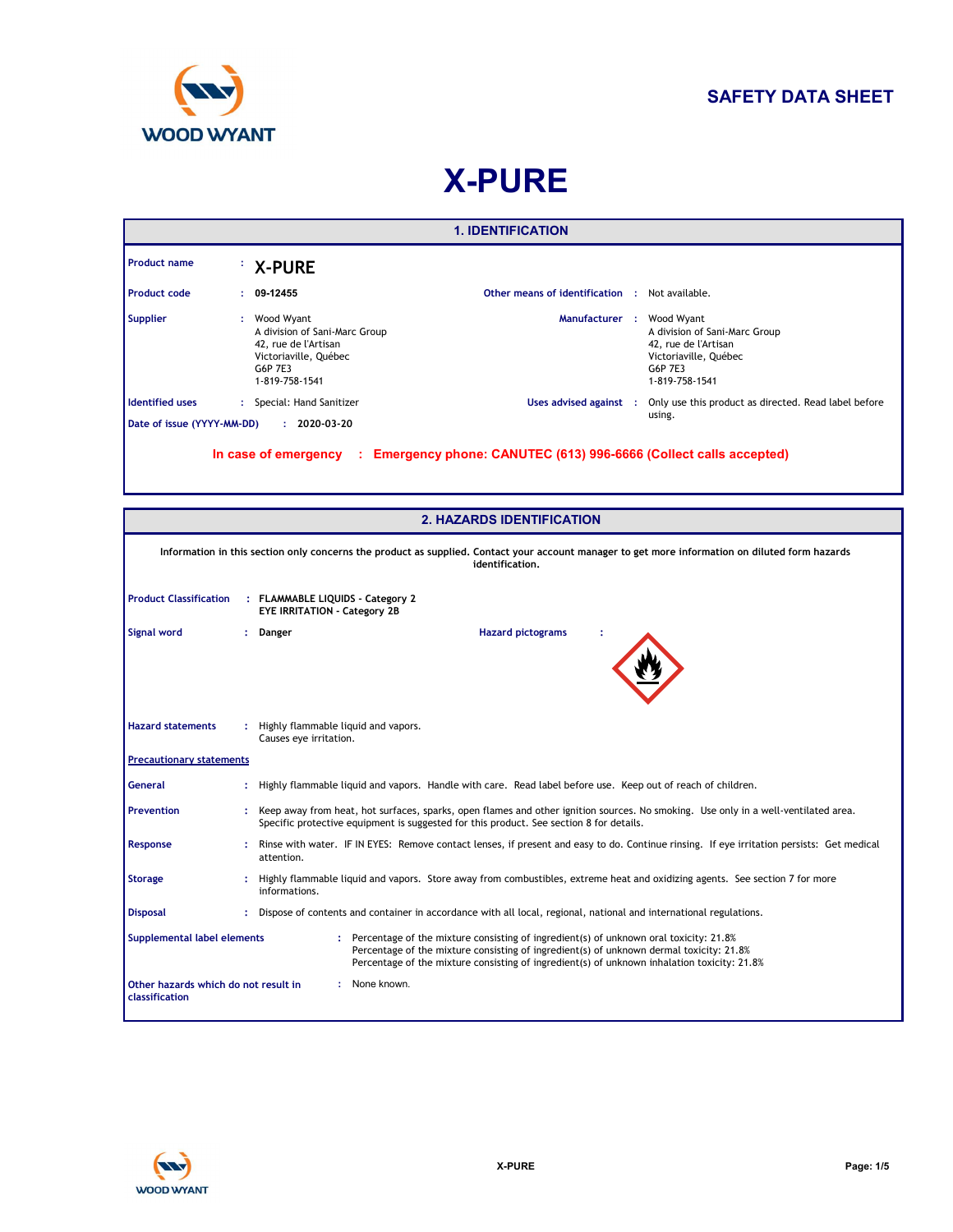#### **3. COMPOSITION/INFORMATION ON INGREDIENTS**

**Substance/mixture :** : Mixture

| <b>Name</b>       | <b>CAS number</b> | $%$ (w/w) |
|-------------------|-------------------|-----------|
| ethanol           | 64-17-5           | $30 - 60$ |
| Isopropyl alcohol | 67-63-0           | $30 - 60$ |

**Occupational exposure limits, if available, are listed in Section 8.**

#### **4. FIRST AID MEASURES**

#### **Description of required first aid measures**

In case of contact with eyes, flush with fresh water. Check for and remove any contact lenses. Continue rinsing. If irritation persists, get medical attention. **Eye contact**

In case of irritation, rinse with water. Get medical attention if irritation persist. **Skin contact**

Rinse mouth with water. Do not induce vomiting unless directed to do so by medical personnel. Get medical attention if symptoms occur. **Ingestion**

Move victim to fresh air and keep at rest in a position comfortable for breathing. Get medical attention if adverse health effects persist or are severe. Maintain an open airway. **Inhalation**

**Most important symptoms/effects, acute and delayed**

| Eye contact         | Adverse symptoms may include the following:<br>irritation<br>watering<br>redness                                          |  |  |
|---------------------|---------------------------------------------------------------------------------------------------------------------------|--|--|
| <b>Skin contact</b> | No specific symptoms under normal use conditions.                                                                         |  |  |
| Ingestion           | No specific symptoms under normal use conditions.                                                                         |  |  |
| <b>Inhalation</b>   | No specific symptoms under normal use conditions.                                                                         |  |  |
| Notes to physician  | Treat symptomatically. Contact poison treatment specialist immediately if large quantities have been ingested or inhaled. |  |  |

**See toxicological information (Section 11)**

#### Promptly isolate the scene by removing all persons from the vicinity of the incident if there is a fire. No action should be taken involving any personal risk or without suitable training. Move containers from fire area if this can be done without risk. Use water spray to keep fire-exposed containers cool. **Hazardous thermal decomposition products** Decomposition products may include the following materials: **Specific hazards arising from the chemical** carbon dioxide carbon monoxide Highly flammable liquid and vapors. In a fire or if heated, a pressure increase will occur and the container may burst, with the risk of a subsequent explosion. Runoff to sewer may create fire or explosion hazard. Fire-fighters should wear appropriate protective equipment and self-contained breathing apparatus (SCBA) with a full face-piece operated in positive pressure mode. **Special protective equipment for firefighters** Use dry chemical, CO<sub>2</sub>, water spray (fog) or foam. **Extinguishing media** Do not use water jet. **Suitable extinguishing media Unsuitable extinguishing media Special fire-fighting procedures 5. FIRE-FIGHTING MEASURES**

#### **6. ACCIDENTAL RELEASE MEASURES**

| <b>Personal precautions</b> | No action shall be taken involving any personal risk or without suitable training. Evacuate surrounding areas. Keep unnecessary and<br>unprotected personnel from entering. Do not touch or walk through spilled material. Initiate spill response procedures if required. |
|-----------------------------|----------------------------------------------------------------------------------------------------------------------------------------------------------------------------------------------------------------------------------------------------------------------------|
| <b>Personal protection</b>  | Put on appropriate personal protective equipment (see Section 8).                                                                                                                                                                                                          |
| <b>Cleaning method</b>      | Contain and collect spillage with non-combustible, absorbent material e.g. sand, earth, vermiculite or diatomaceous earth and place in<br>container for disposal according to local regulations (see Section 13). Use a water rinse for final clean-up.                    |

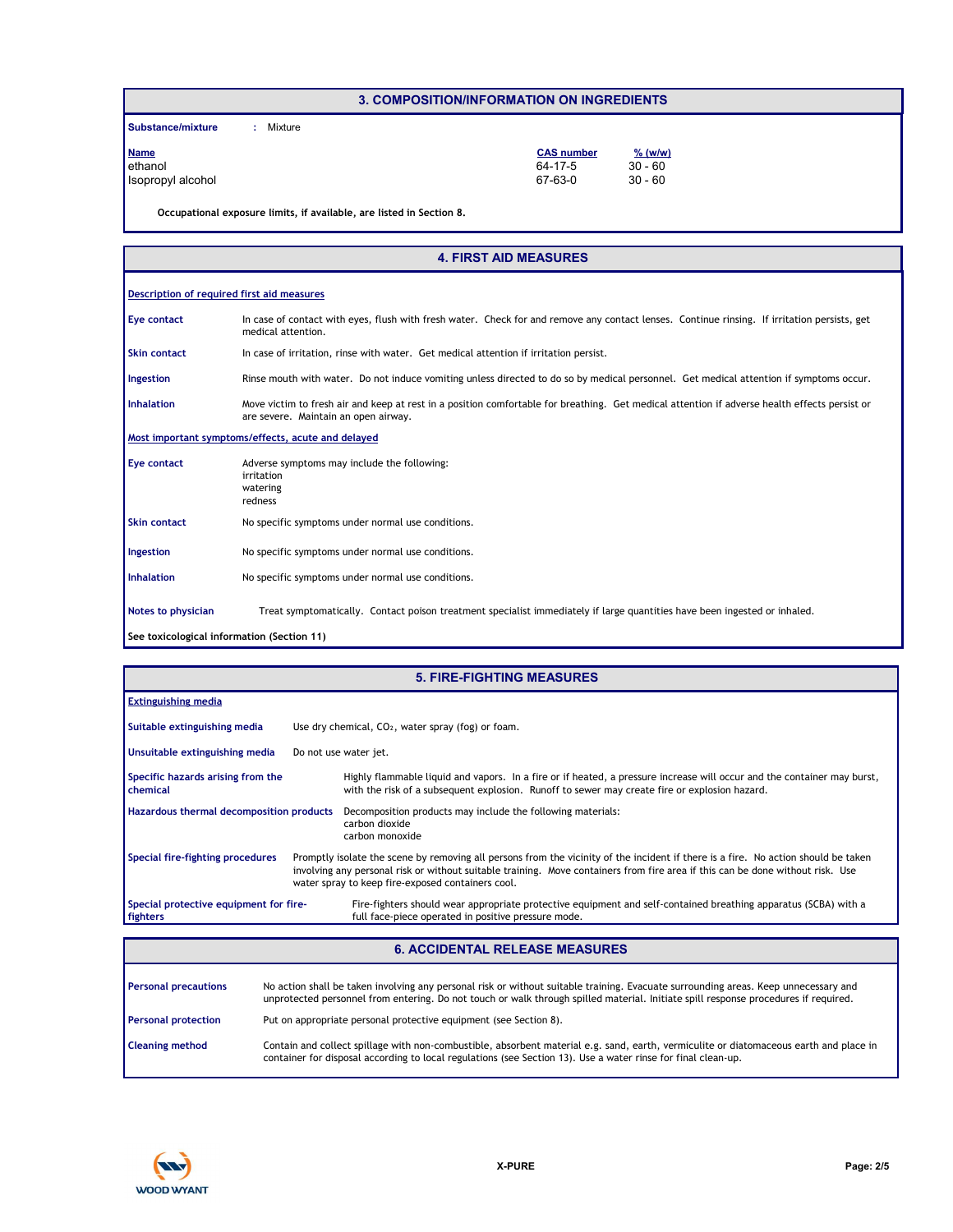#### **7. HANDLING AND STORAGE**

**Handling**

Eating, drinking and smoking should be prohibited in areas where this material is handled, stored and processed. Workers should wash hands and face before eating, drinking and smoking. Remove contaminated clothing and protective equipment before entering eating areas. See Section 8 for additional information on hygiene measures.

**Storage and Incompatibility**

Store in accordance with local regulations. Store in a segregated and approved area. Eliminate all ignition sources. Separate from oxidizing materials. Keep container tightly closed and sealed until ready for use. Containers that have been opened must be carefully resealed and kept upright to prevent leakage. Do not store in unlabeled containers. Use appropriate containment to avoid environmental contamination. Keep out of reach of children. Store away from incompatible materials (see Section 10).

## **8. EXPOSURE CONTROLS/PERSONAL PROTECTION**

| <b>Occupational exposure limits</b> |                                                                                                                                                                                                                                                                                                                                                                                                                                                                                                                                                                                                                                                                                                                                                                                                                                                                                                                                                                                                                                                                                                                                                                                                                            |
|-------------------------------------|----------------------------------------------------------------------------------------------------------------------------------------------------------------------------------------------------------------------------------------------------------------------------------------------------------------------------------------------------------------------------------------------------------------------------------------------------------------------------------------------------------------------------------------------------------------------------------------------------------------------------------------------------------------------------------------------------------------------------------------------------------------------------------------------------------------------------------------------------------------------------------------------------------------------------------------------------------------------------------------------------------------------------------------------------------------------------------------------------------------------------------------------------------------------------------------------------------------------------|
| Ingredient name                     | <b>Exposure limits</b>                                                                                                                                                                                                                                                                                                                                                                                                                                                                                                                                                                                                                                                                                                                                                                                                                                                                                                                                                                                                                                                                                                                                                                                                     |
| Ethyl alcohol<br>propan-2-ol        | CA Alberta Provincial (Canada, 4/2009).<br>8 hrs OEL: 1000 ppm 8 hours.<br>8 hrs OEL: 1880 mg/m <sup>3</sup> 8 hours.<br>CA Quebec Provincial (Canada, 1/2014).<br>TWAEV: 1000 ppm 8 hours.<br>TWAEV: 1880 mg/m <sup>3</sup> 8 hours.<br>CA British Columbia Provincial (Canada, 6/2017).<br>STEL: 1000 ppm 15 minutes.<br>CA Ontario Provincial (Canada, 7/2015).<br>STEL: 1000 ppm 15 minutes.<br>CA Saskatchewan Provincial (Canada, 7/2013).<br>STEL: 1250 ppm 15 minutes.<br>TWA: 1000 ppm 8 hours.<br>CA Alberta Provincial (Canada, 4/2009).<br>15 min OEL: 984 mg/m <sup>3</sup> 15 minutes.<br>8 hrs OEL: 200 ppm 8 hours.<br>15 min OEL: 400 ppm 15 minutes.<br>8 hrs OEL: 492 mg/m <sup>3</sup> 8 hours.<br>CA British Columbia Provincial (Canada, 6/2017).<br>TWA: 200 ppm 8 hours.<br>STEL: 400 ppm 15 minutes.<br>CA Ontario Provincial (Canada, 7/2015).<br>TWA: 200 ppm 8 hours.<br>STEL: 400 ppm 15 minutes.<br>CA Quebec Provincial (Canada, 1/2014).<br>TWAEV: 400 ppm 8 hours.<br>TWAEV: $983 \text{ mg/m}^3$ 8 hours.<br>STEV: 500 ppm 15 minutes.<br>STEV: 1230 mg/m <sup>3</sup> 15 minutes.<br>CA Saskatchewan Provincial (Canada, 7/2013).<br>STEL: 400 ppm 15 minutes.<br>TWA: 200 ppm 8 hours. |
| Appropriate engineering controls    | For manufacturing or industrial uses it can be appropriate to: Use only with adequate ventilation. Use process enclosures, local<br>exhaust ventilation or other engineering controls to keep worker exposure to airborne contaminants below any recommended or<br>statutory limits. The engineering controls also need to keep gas, vapor or dust concentrations below any lower explosive limits.<br>Use explosion-proof ventilating equipment.                                                                                                                                                                                                                                                                                                                                                                                                                                                                                                                                                                                                                                                                                                                                                                          |
| Individual protection measures      |                                                                                                                                                                                                                                                                                                                                                                                                                                                                                                                                                                                                                                                                                                                                                                                                                                                                                                                                                                                                                                                                                                                                                                                                                            |
| <b>Eye/face protection</b>          | Continued or intense exposures might required to wear safety glasses.                                                                                                                                                                                                                                                                                                                                                                                                                                                                                                                                                                                                                                                                                                                                                                                                                                                                                                                                                                                                                                                                                                                                                      |
| <b>Hands and Body protection</b>    | No specific protective equipment required under normal use conditions. Prolonged or severe exposures might require to wear<br>chemical-resistant gloves.<br>No special protective clothing is required.                                                                                                                                                                                                                                                                                                                                                                                                                                                                                                                                                                                                                                                                                                                                                                                                                                                                                                                                                                                                                    |
| <b>Respiratory protection</b>       | No specific protective equipment required under normal use conditions.                                                                                                                                                                                                                                                                                                                                                                                                                                                                                                                                                                                                                                                                                                                                                                                                                                                                                                                                                                                                                                                                                                                                                     |

#### **9. PHYSICAL AND CHEMICAL PROPERTIES**

| <b>Physical state</b> | Liguid.        | pH                      | Not available. | <b>Flash point</b>      | Closed cup: $20^{\circ}$ C (68 $^{\circ}$ F)<br>[Pensky-Martens.] |
|-----------------------|----------------|-------------------------|----------------|-------------------------|-------------------------------------------------------------------|
| Color                 | Colorless.     | <b>Relative density</b> | Not available. | <b>Melting point</b>    | Not available.                                                    |
| Odor                  | Alcohol-like.  | <b>Viscosity</b>        | Not available. | <b>Boiling point</b>    | Not available.                                                    |
| Odor threshold        | Not available. | <b>Vapor pressure</b>   | Not available. | Fire point              | Not available.                                                    |
| Solubility in water   | Not available. | <b>Vapor density</b>    | Not available. | <b>Evaporation rate</b> | Not available.                                                    |

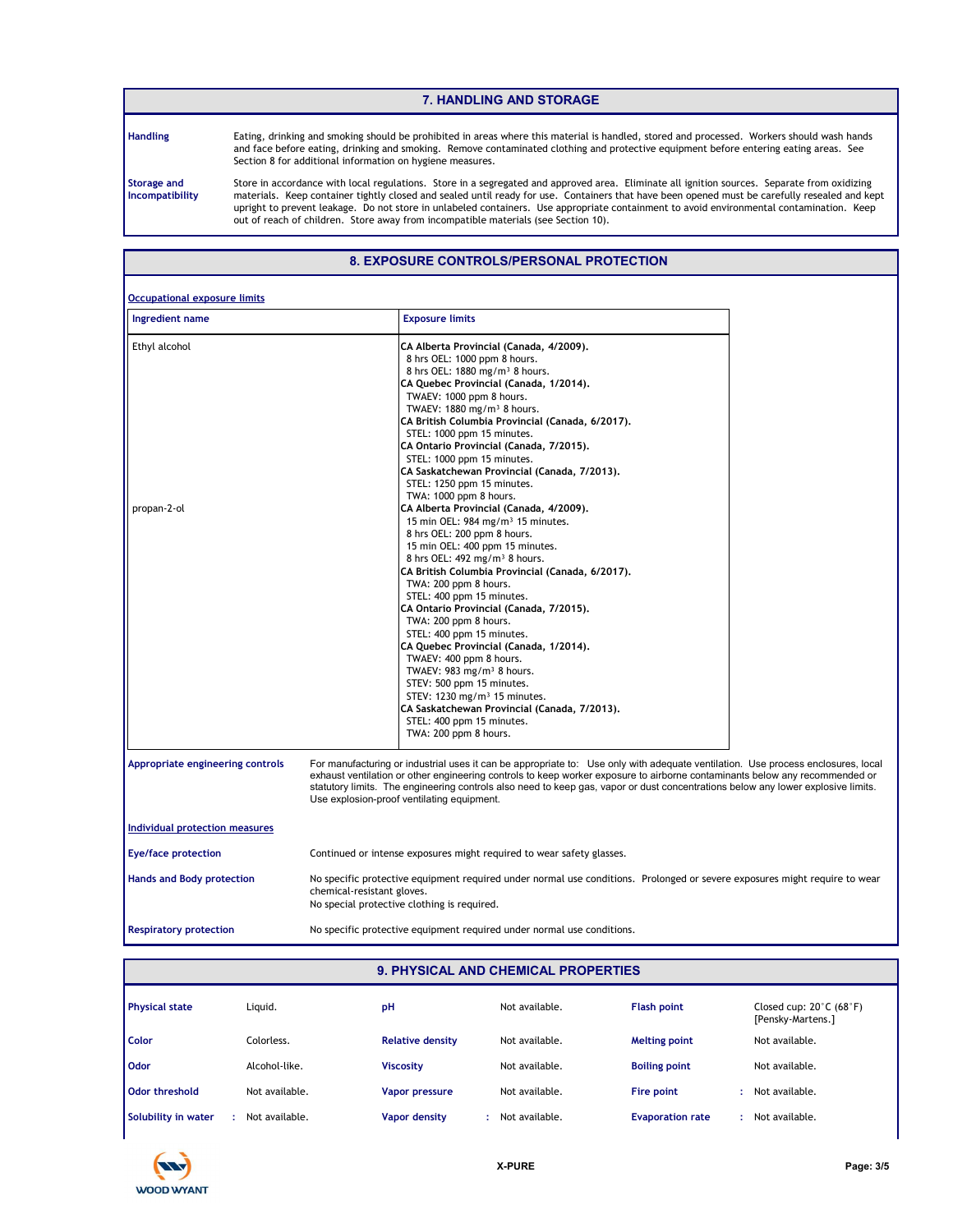| <b>Decomposition temperature</b>  |
|-----------------------------------|
| Partition coefficient; n-octanol/ |

**:** Not available. **:**

**Rub-ignition temperature** 20 Not available. And the same control of the set of the set of the set of the set of the set of the set of the set of the set of the set of the set of the set of the set of the set of the set of

**Partition coefficient: n-octanol/ :** Not available. Flammability (solid, gas) : Not available.<br>water **:**

Lower and upper explosive (flammable) limits

**:**

#### **10. STABILITY AND REACTIVITY**

| Reactivity                                            | No specific test data related to reactivity available for this product or its ingredients. |                                                                                                                                                 |
|-------------------------------------------------------|--------------------------------------------------------------------------------------------|-------------------------------------------------------------------------------------------------------------------------------------------------|
| <b>Chemical stability</b>                             | The product is stable.                                                                     |                                                                                                                                                 |
| Incompatible materials                                | Reactive or incompatible with the following materials:<br>oxidizing materials              |                                                                                                                                                 |
| <b>Conditions to avoid</b><br>or sources of ignition. |                                                                                            | Avoid all possible sources of ignition (spark or flame). Do not pressurize, cut, weld, braze, solder, drill, grind or expose containers to heat |
| <b>Possibility of hazardous reactions</b>             |                                                                                            | Under normal conditions of storage and use, hazardous reactions will not occur.                                                                 |
| <b>Hazardous decomposition products</b>               |                                                                                            | Under normal conditions of storage and use, hazardous decomposition products should not be produced.                                            |

#### **Toxicity data** Ethyl alcohol **LC50** Inhalation Rat Vapor<br>LD50 Dermal 124700 mg/m<sup>3</sup> 4 hours Rabbit >20000 mg/kg LD50 Oral Rat 7 g/kg<br>LD50 Dermal Rabbit 12800 mg/kg propan-2-ol **LD50 Dermal** Rabbit LD50 Oral Rat 5000 mg/kg **Product/ingredient name Result Species Dose Exposure Route of exposure** Inhalation No known significant effects or critical hazards. No specific symptoms under normal use conditions. No known significant effects or critical hazards. No known significant effects or critical hazards. May cause eye irritation. **Mutagenicity** No known significant effects or critical hazards. **Teratogenicity** No known significant effects or critical hazards. Developmental effects No known significant effects or critical hazards. Fertility effects **No known significant effects or critical hazards. Symptoms Skin contact Ingestion** No specific symptoms under normal use conditions. No specific symptoms under normal use conditions. Eye contact May cause eye irritation. The symptoms may include the following: irritation watering redness **Information on toxicological effects** Not available. **Potential acute health effects 11. TOXICOLOGICAL INFORMATION Sensitization** Not available. **Carcinogenicity** No known significant effects or critical hazards.

## **12. ECOLOGICAL INFORMATION**

| <b>Ecotoxicity data</b> |        |  |                |                 |
|-------------------------|--------|--|----------------|-----------------|
| Product/ingredient name | Result |  | <b>Species</b> | <b>Exposure</b> |
|                         |        |  |                |                 |
|                         |        |  |                |                 |
|                         |        |  |                |                 |
|                         |        |  |                |                 |
|                         |        |  |                |                 |
|                         |        |  |                |                 |
|                         |        |  |                |                 |